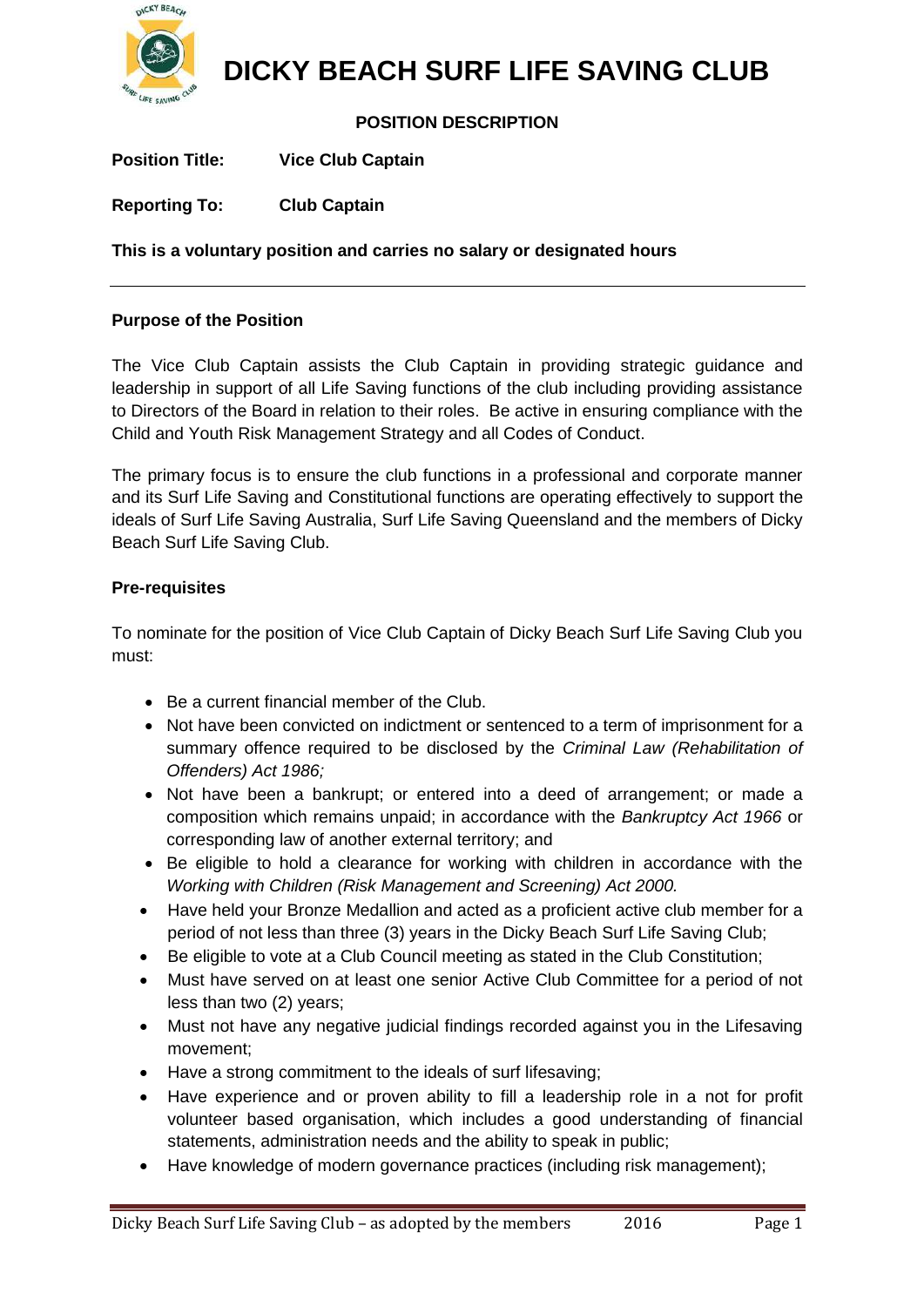- Have knowledge of the legal requirements of Surf Lifesaving and contemporary issues affecting the organisation;
- Have a high standard of oral communication, interpersonal skills and effective volunteer management skills;
- Be amenable to members' concerns and ideas to facilitate a cohesive patrolling membership;
- Have good listening and project management skills; and
- Have a complete understanding of the Codes of Conduct.

# **Objectives of the Vice Club Captain**

- Assist the Club Captain in motivating the Life saving operations committee to maintain a positive, modern, forward- thinking approach to the growth and development of the Dicky Beach Surf Life Saving Club, through the implementation of modern governance, a modern Constitution, By-Laws and updated Policies and Procedures;
- Where the Club Captain is absent, represent the Dicky Beach Surf Life Saving Club in a professional, positive and appropriate manner in accordance with each situation;
- As the Club Captain to ensure a high standard of volunteer management practices are maintained;
- Ensure the Dicky Beach Surf Life Saving Club is working towards the mission and vision of the strategic plan and implementing the operational plan in accordance with the Club's By-Laws and Policies and Procedures;
- Assisting the Club Captain to ensure the Dicky Beach Surf Life Saving Club meets its obligations under the SLSQ Patrol Agreement; and
- Facilitate and encourage positive, effective and efficient decision making processes based on sound information and clear judgement.

# **Responsibilities and Duties**

# **General Commitment**

By nominating for the position of Vice Club Captain of Dicky Beach Surf Life Saving Club you are giving an undertaking to the members of the club that you will commit to the following standards:

- Provide the level of leadership and statesmanship within the Life Saving portfolio including strategic guidance for all Life saving operations committee members, Patrol Captains and Vice Captains and all patrolling members required by a person who will be regarded in our community as the "face" of the Dicky Beach Surf Life Saving Club;
- Assist the Club Captain in developing and managing the annual budget for Life Saving;
- Assist the Club Captain in developing and managing the Patrol Roster and Proficiency Program in consultation with the Chief Training Officer;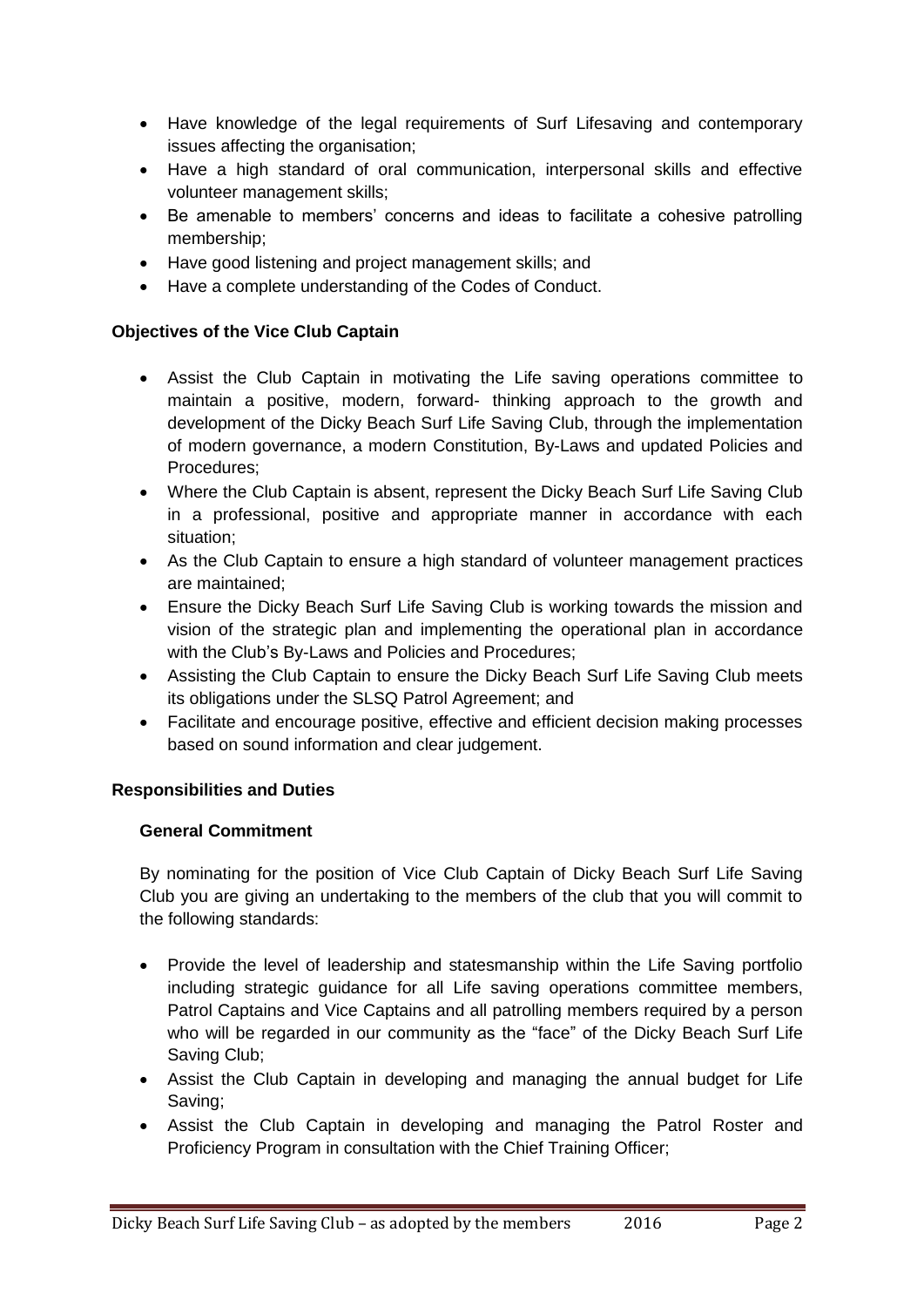- Liaise with the Chief Training Officer to create a dynamic training program that supports and encourages members to undertake new awards;
- Liaise with the Junior Activities Chairperson to promote the development of Nipper members to patrol status;
- Assist the Club Captain in providing the Board of Directors and the Club Council with open accountable reporting;
- Strive to move the club forward in a positive and professional manner;
- Assist the Club Captain in developing and supporting the implementation of the Cub's Strategic Plan with a view to further enhance and develop the long term strategic blueprint for the Club's future;
- Be active in ensuring compliance with the Child and Youth Risk Management Strategy and all Codes of Conduct;
- Observe and encourage others to comply with the By Laws and Policies and Procedures as prescribed in the Policies and Procedures Manual, including providing reports and other requested information on the appropriate reporting templates;
- Represent the Club at the Branch Board of Lifesaving meetings, in the Club Captain's absence; and
- Work positively and supportively with SLSA and SLSQ to develop harmonious organisational relationships.

# **Qualifications**

No formal qualifications are required; however, general business management related qualifications would be a definite advantage

# **Skills and Experience**

- Minimum three (3) years general lifesaving involvement;
- Minimum two (2) years' experience as a Patrol Captain; and
- Experience working in a volunteer organisation, preferably with surf lifesaving.

# **Personal qualities**

- Good written and verbal communication skills;
- Ability to work with others:
- Neat and tidy presentation;
- Ability to prioritise tasks and handle multiple job workloads;
- Attention to detail: and
- Ability to adapt to a changing environment.

#### **Relationships**

| With                      | <b>Purpose</b>                                                   |
|---------------------------|------------------------------------------------------------------|
| 1. Club Captain           | Assist with their obligations and duties                         |
| 2. Chief Training Officer | Liaise with the CTO regarding training<br>and proficiency needs. |